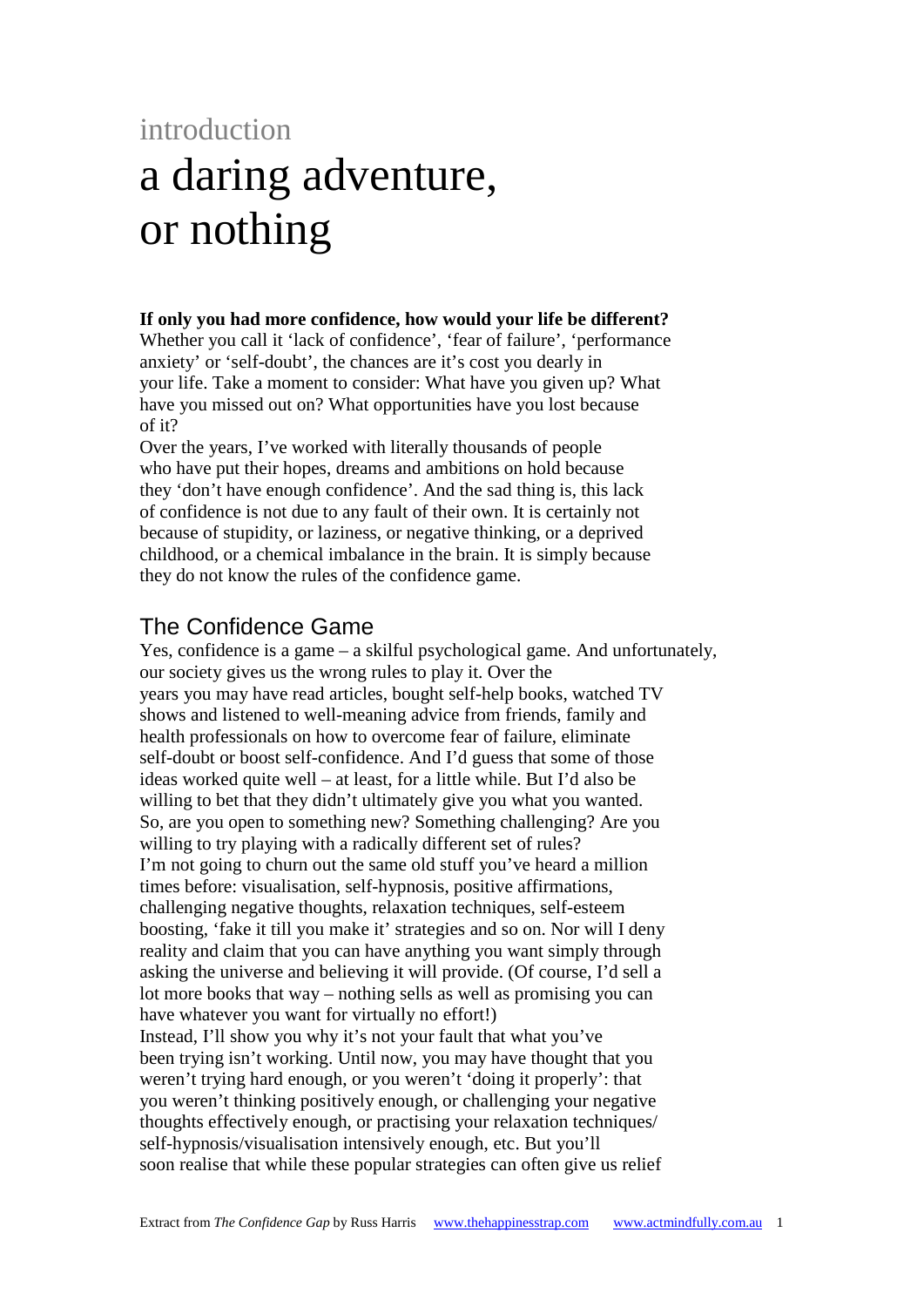from fear, anxiety and self-doubt in the short term, they rarely give us genuine confidence in the long term. Why not? Because they are based on the wrong rules for the confidence game. And there's no way to win the game if you don't know the rules! Now just for a moment, stop reading and notice what thoughts you are having. Throughout this book, I'll be asking you to do this repeatedly: to increase your awareness of what your mind is doing; to notice how it's reacting and what it's telling you. The ability to notice your own thought processes is an important psychological skill. And the more often you do this, the more you will learn about how your mind works – which will come in very handy later. So please, just for a few seconds, put the book down and simply notice what your mind is telling you.

Are you noticing thoughts such as: 'How did this happen? Where did I go wrong? How did I come to learn the "wrong rules"'? The truth is, it's almost impossible that you could have grown up in our modern society without learning these rules. You've been learning them since you were a tiny kid. They are deeply entrenched and widely promoted through popular myths, Hollywood movies, glossy magazines, pop psychologists, self-help gurus, hypnotherapists, motivational speakers and the 'common sense' advice that we so frequently receive from professionals, friends and relatives.

It's clinging to these rules tightly that keeps many people firmly stuck in the 'confidence trap'. They keep trying to overcome fear and boost self-confidence using tools and strategies that are only effective for a short time, and keep them constantly striving for 'more confidence'.

So what are all these 'wrong rules'? And more importantly, what are the 'right rules' to help us win the confidence game? As you read through this book, you'll progressively find out. I don't want to lay it all out for you right now, before we've even reached the first chapter. Rather, I invite you to treat this book as an adventure; a voyage of discovery. I encourage you to savour the process of exploration, and to enjoy each new encounter along the way. On your journey, you'll discover a revolutionary new approach to maximising human potential: a model of change which is firmly based on cutting-edge research in human psychology. And you'll learn to develop a mindset known as psychological flexibility – a powerful mental state that enables you to respond effectively to fear, anxiety and self-doubt. You'll also learn to develop genuine, lasting self-confidence. And you'll learn to enhance your performance in any area of life – from sports, business and creative arts to socialising, parenting and sex!

#### Too Good to Be True?

If at this point you're feeling doubtful or cynical, I think that's good – and I'd encourage you to maintain your scepticism. Please, do *not* believe anything just because I say it's so. After all, if 'believing what others tell you' were the best way to resolve your problems, you'd have sorted them out long ago. So rather than automatically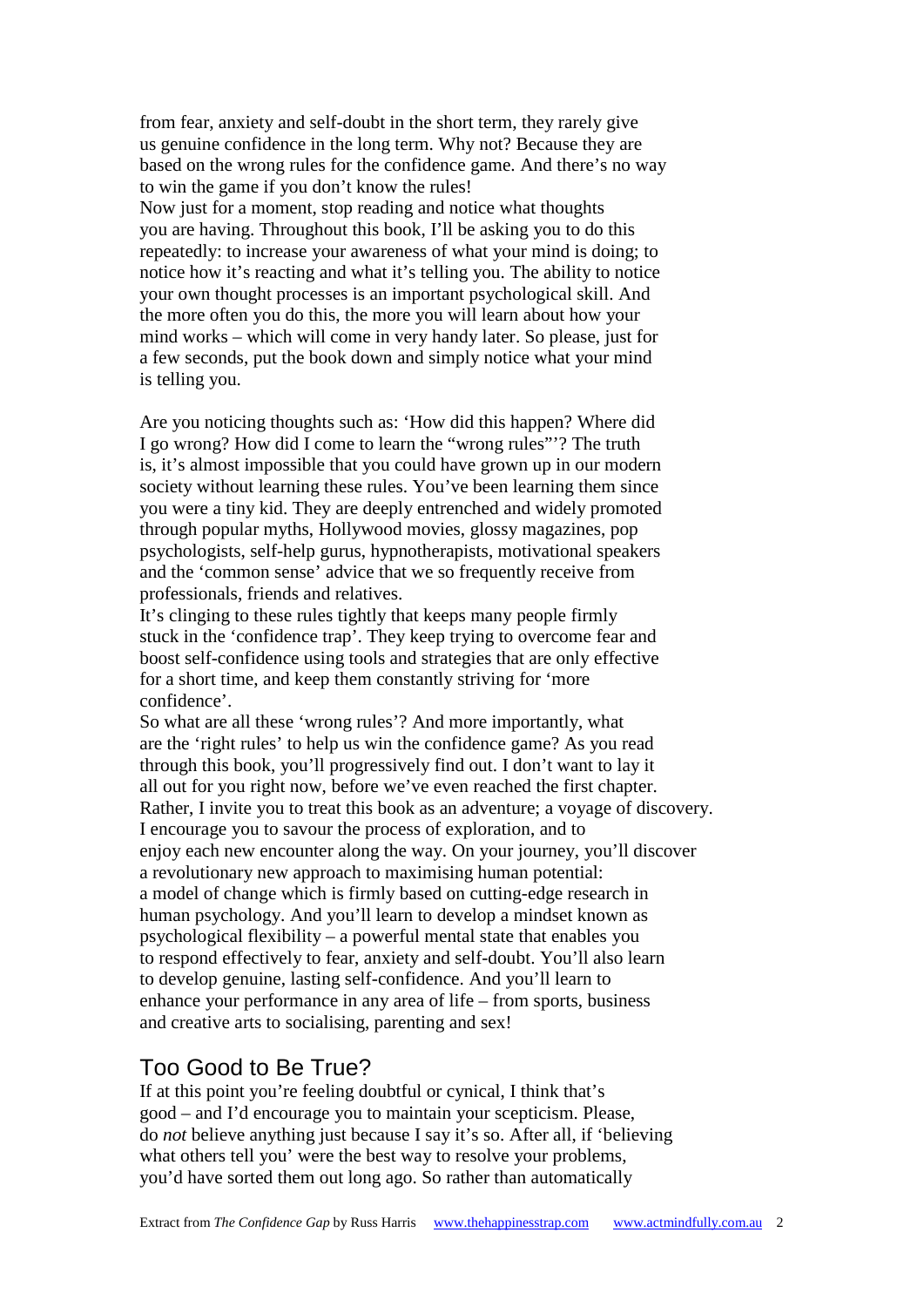believing what I say, please always check your own experience and see if it is true for you.

Can I absolutely guarantee that the methods in this book will work for you? Well, if you ever encounter anyone who makes you a foolproof guarantee of success, then please – do not buy anything they are offering. A guarantee of this nature is a sure sign of insincerity (or self-delusion). Even a top surgeon would never guarantee that an operation would be a total success. He would tell you his best estimate of the odds of success, and then he'd get you to sign a consent form acknowledging the small but possible risks of all the things that might go wrong.

So what are your odds of success if you use the methods in this book? Very, very high. Why do I say that? Because this book is based upon a new model for changing human behaviour that is shaking the very foundations of Western psychology. In the worlds of sport and business, this model has various names, including the Mindfulness-Acceptance-Commitment Approach, Mindfulness-based Emotional Intelligence Training, or Psychological Flexibility Training. Most commonly it is known as Acceptance and Commitment Training, or ACT (which is said as the word 'act', not as the initials A-C-T). US psychologist Professor Steven Hayes developed ACT in the early 1980s, originally to treat depression. (In the world of counselling and psychotherapy, it is known as Acceptance and Commitment *Therapy*.) Unfortunately, back then ACT was such a revolutionary concept, it took more than twenty-five years before the wider world of psychology was able to embrace its insights. Now, as ever more evidence accumulates to prove its effectiveness, ACT is rapidly spreading around the globe, having a powerful impact on many difficult areas of people's lives. And one key factor in its success is its innovative approach to developing mindfulness.

# What Is Mindfulness?

Mindfulness is a mental state of awareness, openness and focus. When we are mindful, we are able to engage fully in what we are doing, let go of unhelpful thoughts, and act effectively without being pushed around by our emotions. Mindfulness has been known about in Eastern philosophy for thousands of years, but until recently we in the West could only learn about it through following ancient doctrines from the East such as yoga, meditation, tai chi, martial arts or Zen. ACT allows us to develop mindfulness skills in a short space of time, even if we don't follow these ancient traditions. There are three key mindfulness skills that will play a major role in your journey to genuine confidence. These are known as defusion, expansion and engagement*.*

## Defusion

Defusion is the ability to separate from your thoughts and to let them come and go, instead of getting caught up in them, or allowing them to dictate what you do. Defusion provides a powerful way to deal effectively with painful, unhelpful or self-defeating thoughts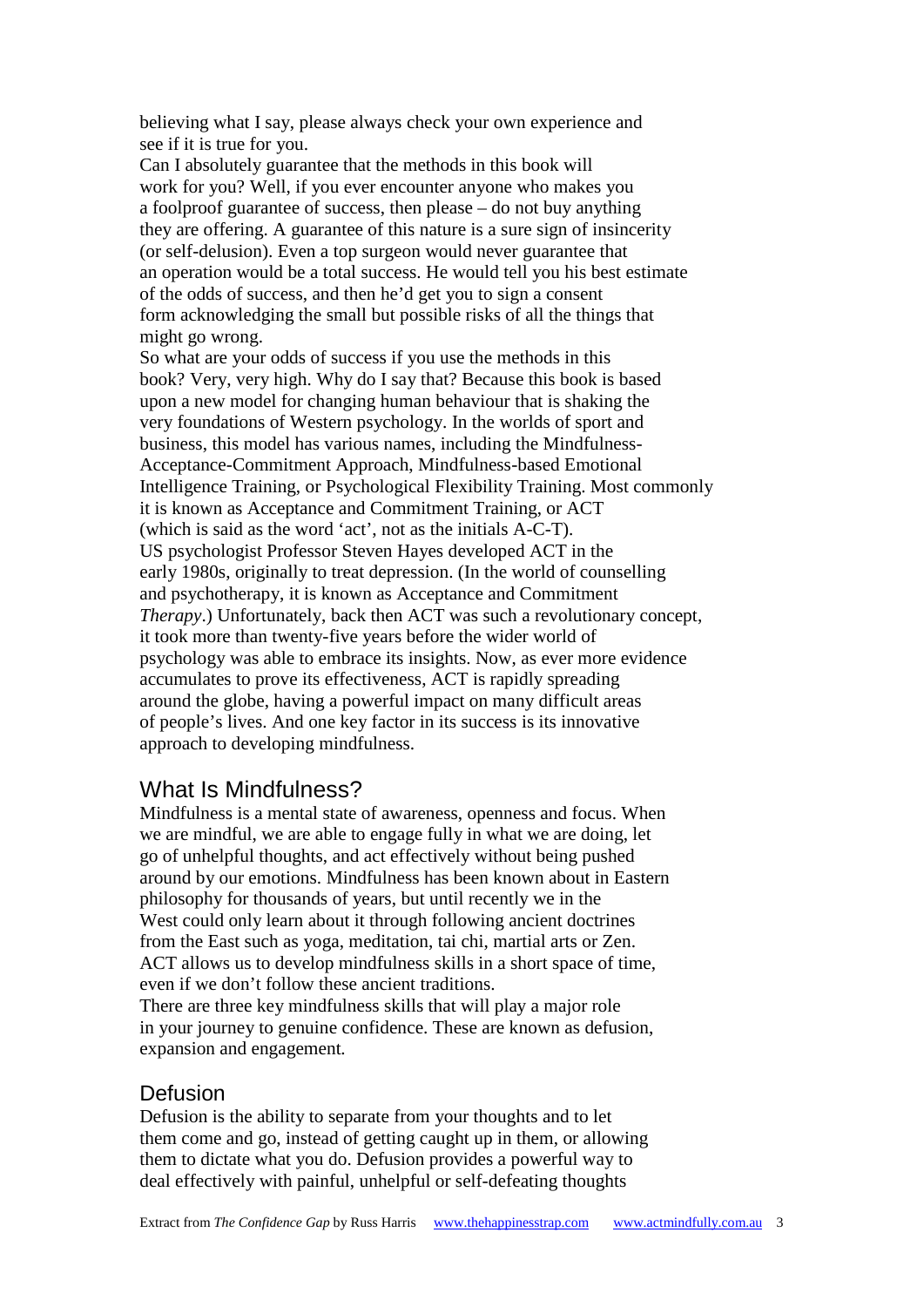and beliefs.

#### Expansion

Expansion is the ability to open up and make room for emotions, sensations and feelings, and to let them come and go without letting them drag you down, push you around or hold you back. Expansion provides a powerful way to handle difficult emotions such as fear, anger and anxiety.

#### Engagement

Engagement is the ability to be 'psychologically present'; to live fully 'in the moment'; to be fully aware of what is happening right here, right now, instead of being caught up in your thoughts; to be open to, curious about and actively involved in your here-and-now experience. Engagement is an essential ability if you wish to perform well, or find satisfaction and fulfilment in whatever you are doing.

# But There's More

There's more to ACT than developing mindfulness skills; it also involves clarifying your core values – your heart's deepest desires for how you want to behave as a human being – and using those values to motivate, inspire and guide your ongoing action. When mindfulness, values and committed action come together, they give rise to 'psychological flexibility': the ability to take effective action, guided by values, with awareness, openness and focus. The ACT model is remarkable in its adaptability. The same tools that have helped tens of thousands of people worldwide to reclaim, rebuild and enrich their lives after many years of struggling with drug addiction, alcoholism, depression, panic disorder and schizophrenia are now being used to help professional athletes and businesspeople enhance their performance, to enable organisations to run more effectively, and to help all sorts of workers – from police officers and bankers to receptionists and dentists – to reduce stress and increase satisfaction in their work. In this book you will discover how to use those tools to develop genuine confidence, pursue your dreams and be the person you really want to be. But first let me tell you a little bit about myself.

# My Story

Confidence is a topic that's very close to my heart, because for many, many years I didn't have it! As a teenager and in my twenties, I was incredibly anxious in social situations, full of self-doubt and terrified of coming across as dull, stupid or unlikeable. Long before I reached the legal drinking age, I started relying on alcohol to help me cope, and by the end of my first year at medical school, I was drinking heavily on a daily basis. This got progressively worse, and on one occasion, in my third year at medical school, I was admitted to hospital, via ambulance, with alcohol poisoning. (My embarrassment was intense, but not as bad as the hangover.)

My low self-confidence also played out in intimate relationships. I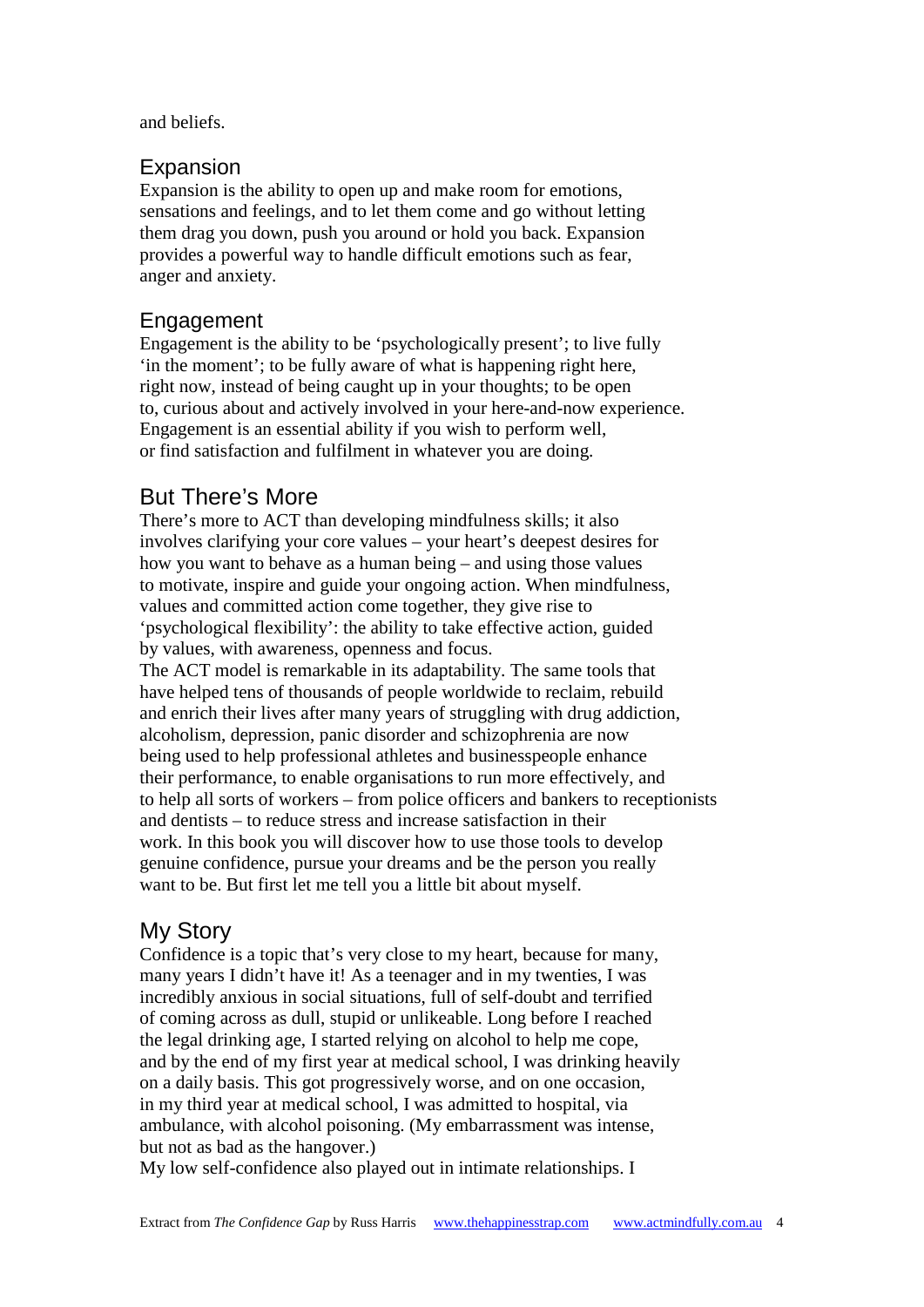was so afraid of rejection, I never asked girls to go out with me unless I was drunk – and they usually only said 'yes' if they were drunk too! On those rare occasions when I did actually have a girlfriend, I would usually end the relationship after two weeks. I figured if I ended it quickly, she wouldn't get a chance to realise how 'inadequate' I was; in other words, I got to reject her before she could reject me. I had similar problems with studying. At medical school, I was convinced that I was dumber than everyone else in my year, and whenever I tried to plough my way through all those thick, complex textbooks of anatomy, physiology and biochemistry, all my self-doubt came gushing to the surface. So what did I do? Well, I didn't like those feelings of anxiety, or those thoughts about being dumb, so to avoid them, I avoided studying! And the consequence? For my first two years at medical school, I failed every single exam, and had to resit them all. (Of course, the heavy drinking didn't help.) I was very lucky I didn't get thrown out of medical school; at the time, I set a new record for failing exams. I always managed to do just enough work to pass them on the resits. Eventually, I learned my lesson. In my fourth year at medical school, I started to study sensibly, and two years later, I qualified as a doctor. Which gave me a huge sense of achievement. But did that boost my low self-confidence? Far from it!

Once I had graduated, my self-doubt went through the roof. Working as a junior hospital doctor, I was constantly in a state of high anxiety. I was terrified of making the wrong decision, or giving the wrong drug, or missing the correct diagnosis. My hands always get sweaty when I'm nervous – but at this point in my life, they weren't so much sweating as dripping. I would wipe them dry on the sides of my white coat, but within moments they would be hot and clammy again. And if I had to wear rubber gloves for medical procedures, the gloves would literally fill up with sweat. After a few weeks of this relentless sweating, I developed a nasty case of dermatitis: my fingers erupted into a mass of red blisters and required treatment with steroids

to settle down.

So I know what it's like to lack self-confidence. I've given up on many things that were important to me. I've missed out on important areas of life. I've held myself back through self-doubt and fear of failure. And the good news is, I've been able to learn and change. These days I socialise with confidence – but hardly drink at all. I study with confidence – and then go on to write books about what I learn. I work with confidence – which includes speaking to audiences all over the world. So I trust the principles in this book not only because they are solidly backed by science, not only because I have witnessed them helping hundreds of my clients, but because they have worked so well for me in *my* life.

## There's No Such Thing as a Free Lunch

If you're open to new ideas and willing to learn some new skills, then the odds are overwhelming that you'll be successful in developing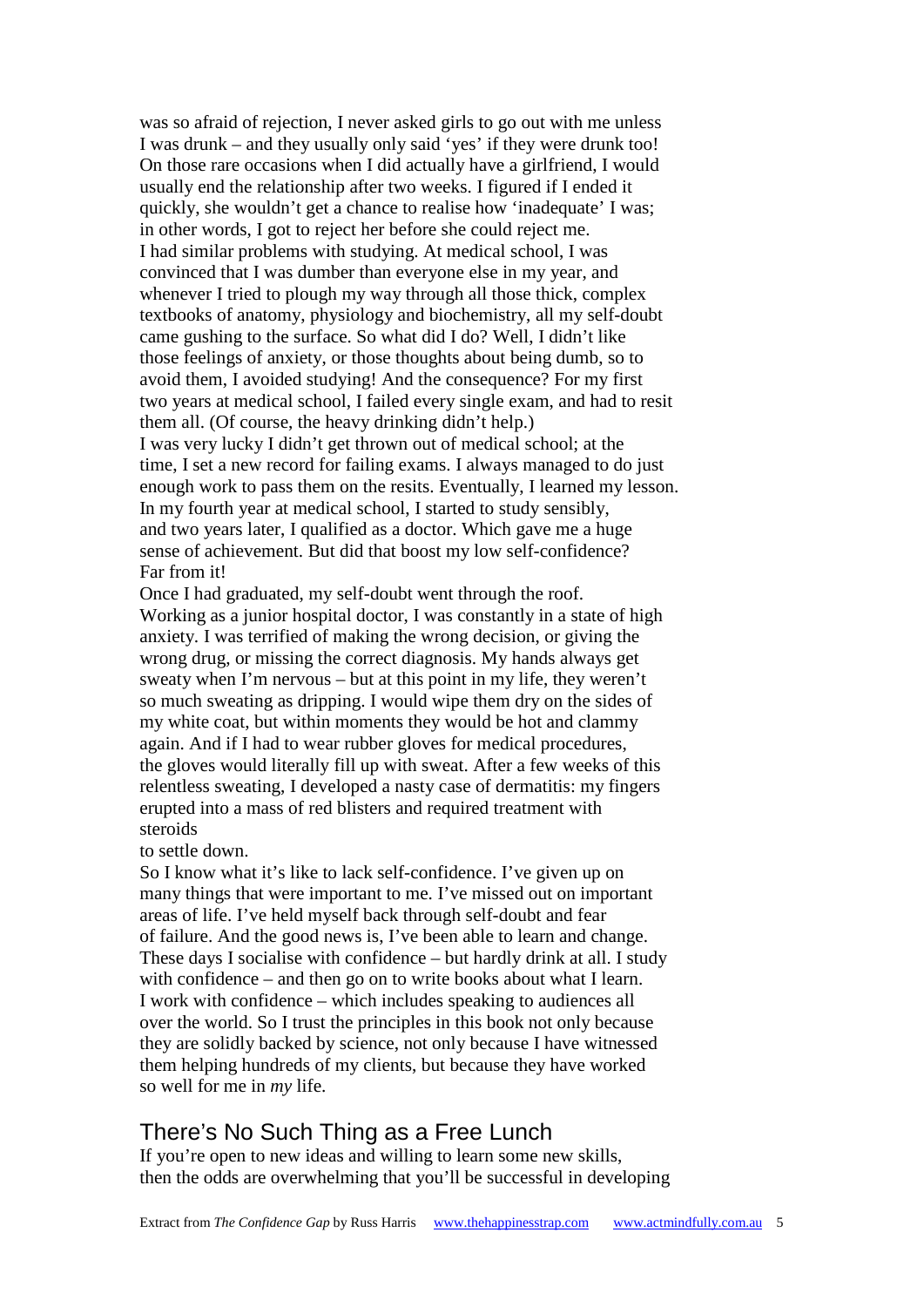genuine confidence. However, not surprisingly, like everything that improves your life, this will take time and effort. You'll need to invest time and effort not only to read this book, but also to practise these new skills and apply them in the relevant areas of your life. Take a moment to think about whether you're prepared to invest that time and energy.

We wouldn't expect to become a good skier or painter or dancer simply by reading books about it. Reading books about these subjects can give us plenty of valuable information, but in order to ski well, paint well, dance well, we actually need to practise the relevant skills. And the same holds true for developing genuine confidence. This book will give you both the tools you need and the instructions for using them – but you'll need to do some practice to reap the benefits. (And if you're feeling a sense of reluctance or hesitation – if your mind's saying something like 'But I don't have the discipline/ motivation/willpower' – not to worry; those are all issues we'll cover in this book.)

#### So Where to From Here?

This book is structured in five parts. Part 1 is called 'Warming Up'. Here, I'll be challenging some popular myths around confidence, and you'll discover how we all learned to play by the wrong rules. In part 2, 'The Double-Edged Sword' you'll learn how to effectively handle those negative thoughts that all of us have (without disputing them or trying to replace them with positive affirmations, and so on). In part 3, 'What Gets You Going', you'll discover the fundamentals of self-motivation and how to overcome psychological barriers. In part 4, 'Taming Your Fear', you'll learn, step by step, how to fundamentally transform your relationship with fear and anxiety. And in part 5, 'Playing the Game', you'll discover how to bring all your new skills together for genuine confidence, ongoing success and peak performance in your chosen field of endeavour.

At school, you probably learned about Helen Keller. Born in 1880, Helen was nineteen months old when she was struck by meningitis, which left her permanently deaf and blind. Against all the odds, she learned to read and write, and went on to become a great author, a powerful advocate for progressive social change, and ultimately a Nobel prize-winner. She is widely quoted in countless books, and probably her most famous saying is this: 'Life is a daring adventure, or nothing.'

Given these two options for your life – a daring adventure, or nothing – which do you choose? If you want your life to be a daring adventure; if you want to grow, explore and develop your full potential; if you're ready now to set out in a brave new direction, curious about what you will discover, and willing to make room for the discomfort that may arise . . . then what are you waiting for?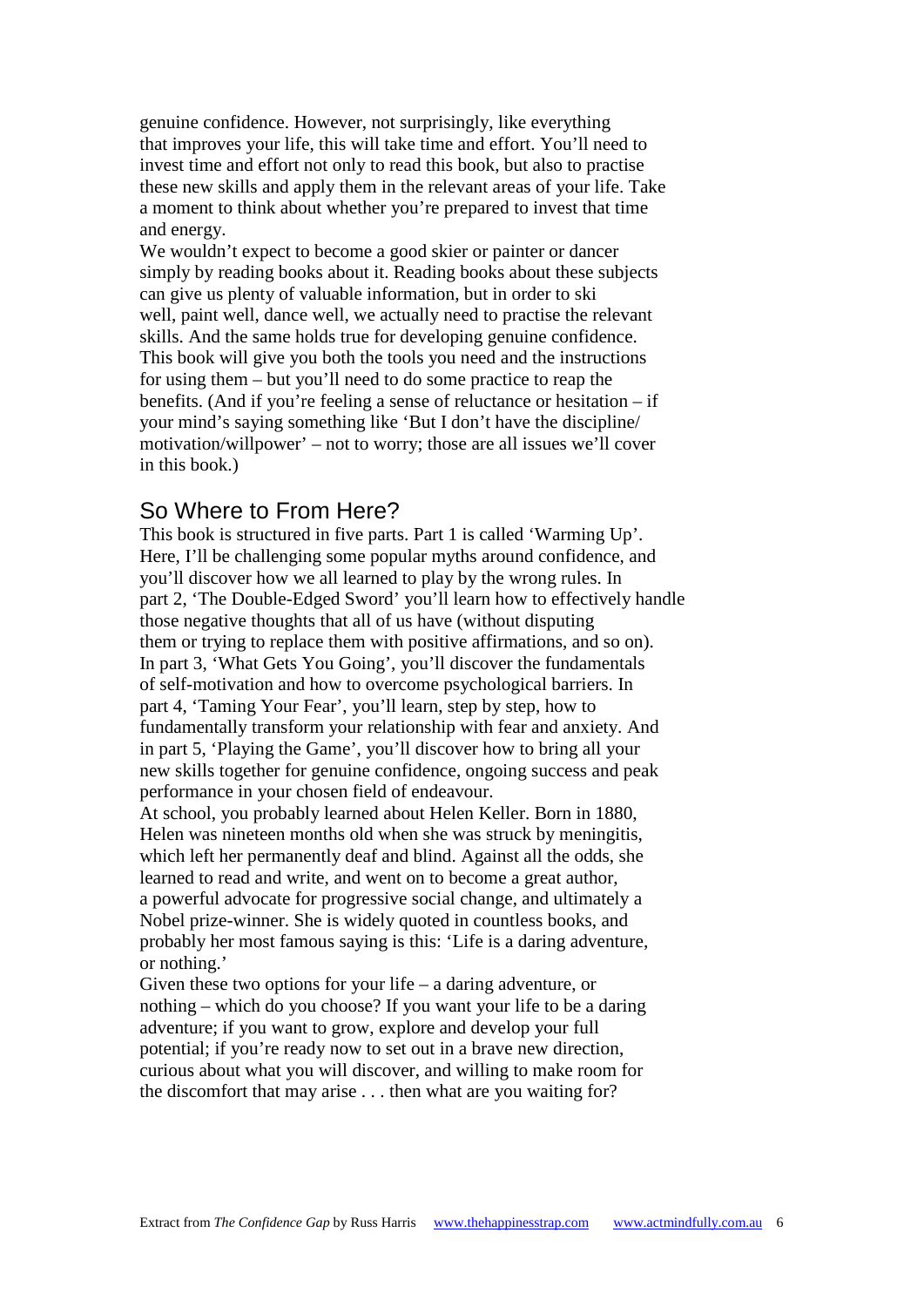# part one warming up chapter 1

# why bother?

#### **So what's in this book for you?**

On one level, the answer is obvious: you want more confidence. But I want you to dig a bit deeper, because confidence is not the end of the journey, is it? Presumably you want that confidence in order to achieve something: to make changes that will improve your life. Imagine that you magically have all the confidence you ever could have hoped for – but nothing in your life changes. You feel supremely confident, but you continue to act in exactly the same way as before, in every aspect of your life. There are no changes in your relationships, your work, your health, your social life or your recreational activities. You continue to go through the same old daily routine, doing the same old things. You walk and talk exactly as before. You don't start any new projects. You don't pursue any new goals. Your performance doesn't alter in any way. Your character doesn't change. You don't treat yourself or others any differently. You behave in exactly the same way as you did before. The only thing different is that you now feel confident. Would you be satisfied with that outcome?

I've asked hundreds of people that question, and no-one has ever answered 'yes'. This is hardly surprising. We don't want confidence just for the sake of it; we want it for a purpose. We want it to help us achieve our goals, follow our dreams or perform better in some domain of life, such as sport, business, music, the arts, public speaking, parenting or socialising. That's why I ask my clients, 'If you had all the confidence in the world, how would you behave differently? What sort of person would you be and what sort of things would you do?'

The answers I get to this question vary enormously. Below, I'll give you just a small sample.

• Dave, a 50-year-old physiotherapist, would be more creative, and start writing that novel he's been dreaming about for over a decade.

• Claire, a somewhat shy 33-year-old receptionist who hasn't been out on a date in more than four years, would join an online dating agency and start meeting some new people. She would also become more outgoing, open and talkative both at the office and amongst her friends.

• Ethan, a senior manager in a large corporation, would be more effective at making decisions under pressure and better at giving performance appraisals to his staff.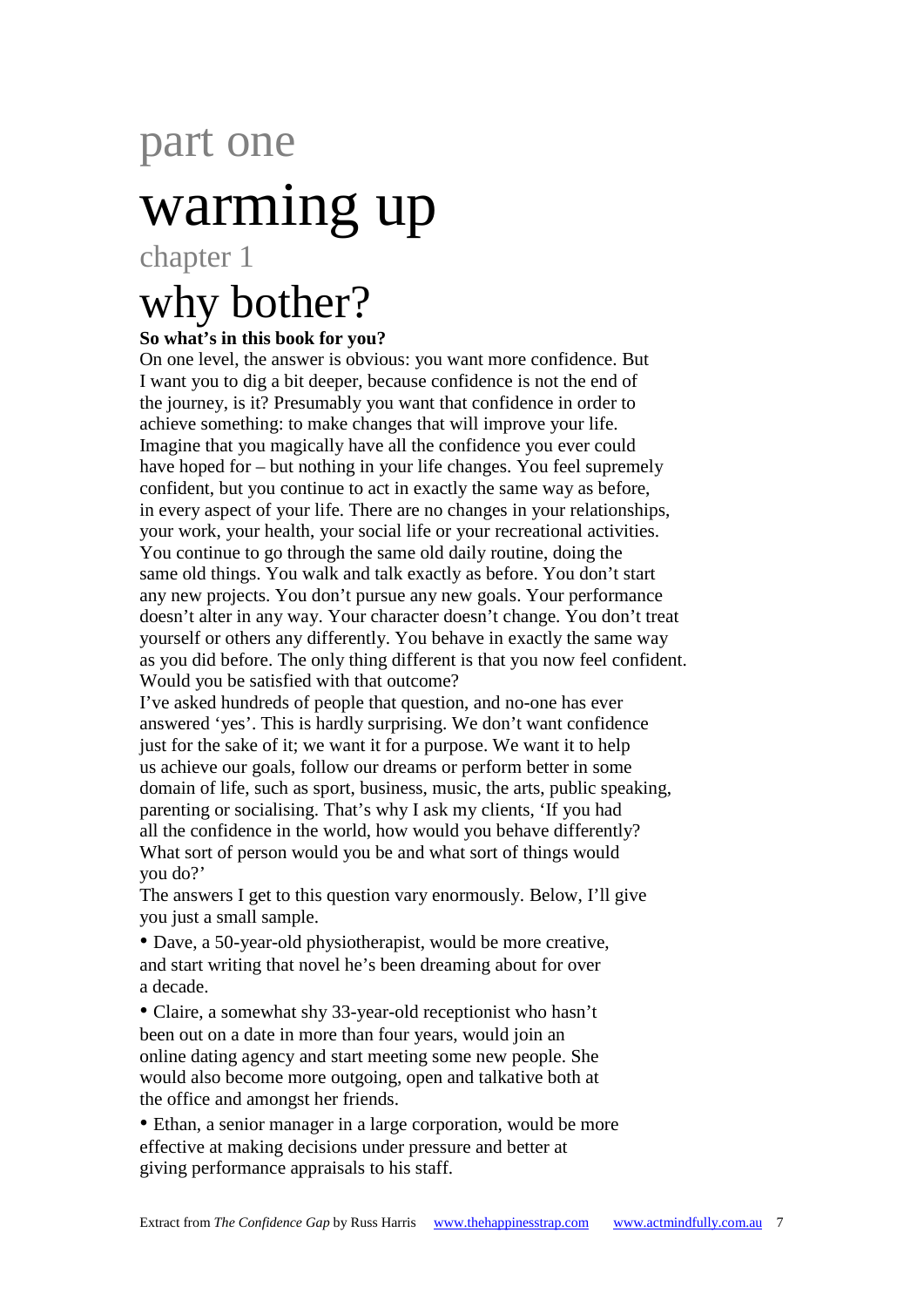• Raj, the owner of a very successful restaurant, would take out a loan and open the second restaurant he's been dreaming about for over two years.

• Koula, an insurance-claims processor, would leave her empty, joyless marriage and start a new relationship.

• Rob, a 42-year-old real estate agent looking for a change in career, would enrol part-time at university and start studying for his MBA.

• Sarah, an unemployed dancer, would attend far more auditions and dance much better in front of the judges.

• Phil, a semi-professional tennis-player, would play better under pressure – and hopefully win more games as a result.

• Cleo, a shy 28-year-old scientist, would make more friends, spend more time socialising, and behave in a more genuine, warm and engaging way in social situations.

• Seb, a 44-year-old taxi driver, would start making love to his wife again. For the past three years, he has avoided all sexual activity for 'fear of failure'.

• Dana, a junior manager in a large manufacturing company, would contribute more in meetings, including sharing her genuine opinions and giving suggestions.

• Alexis, a 28-year-old mother of two young boys, would be more assertive with her domineering, hyper-critical mother-in-law.

Now you've had a glimpse of other people's desires, it's time to connect with your own. Please take as long as you need to read through and carefully consider the important questions that follow. In a world where you had unlimited confidence:

- How would you behave differently?
- How would you walk and talk differently?
- How would you play, work and perform differently?
- How would you treat others differently: your friends, relatives,

partner, parents, children and work colleagues?

- How would you treat yourself differently?
- How would you treat your body?
- How would you talk to yourself?
- How would your character change?
- What sort of things would you start doing?
- What would you *stop* doing?
- What goals would you set and work towards?
- What difference would your new-found confidence make in your closest relationships, and how would you behave differently around those people?